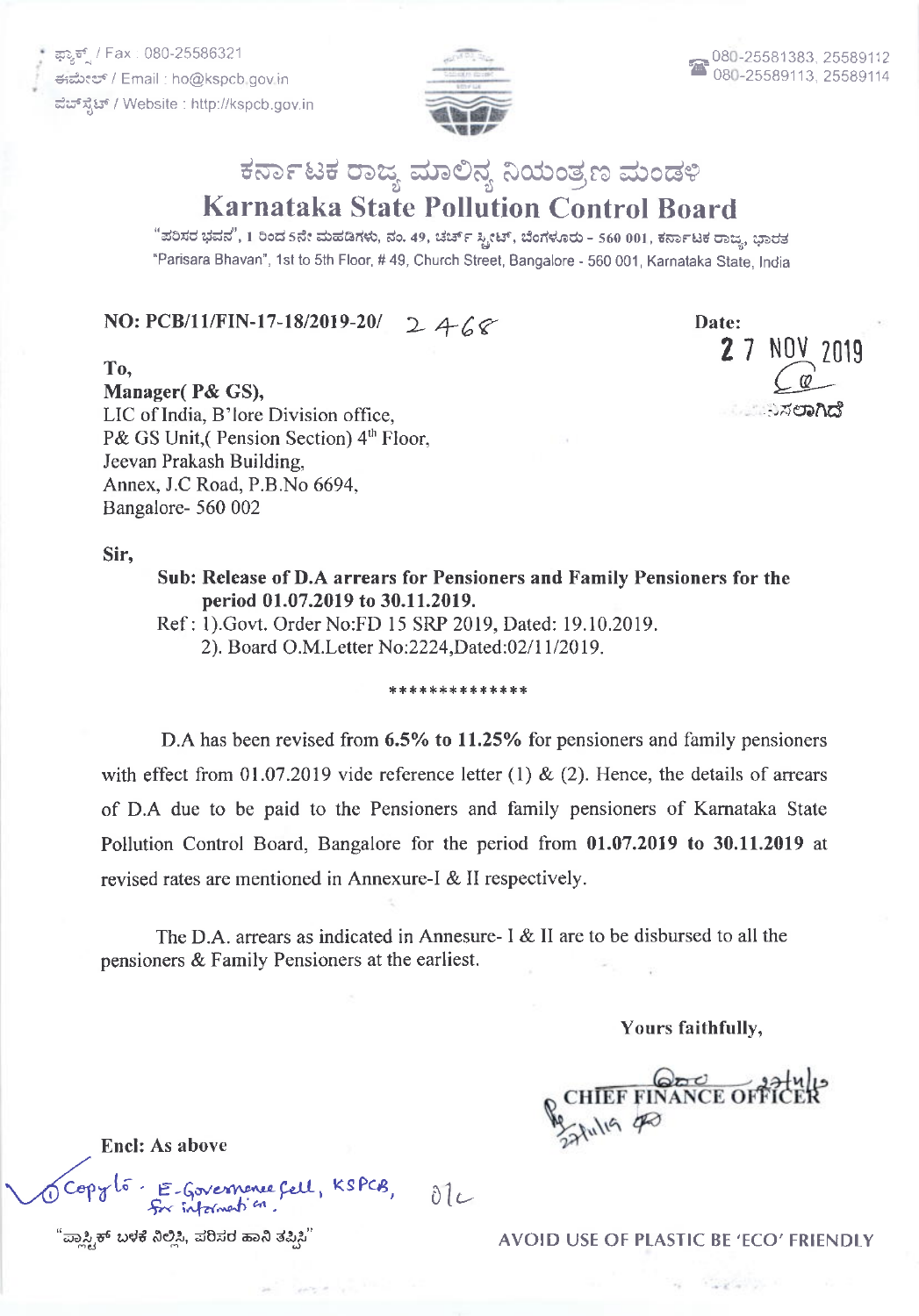|                 | <b>ANNEXURE-I</b><br><b>STATEMENT</b><br>SHOWING THE D.A.ARREARS TO BE PAID FOR THE PERIOD FROM 01.07.2019 TO 30.11.2019 TO THE PENSIONERS OF<br><b>KSPCB</b> |                                 |                      |                     |                            |                  |                                                                   |  |  |  |
|-----------------|---------------------------------------------------------------------------------------------------------------------------------------------------------------|---------------------------------|----------------------|---------------------|----------------------------|------------------|-------------------------------------------------------------------|--|--|--|
| SI.<br>No.      | <b>Name of the Pensioner</b><br>Sri/Smt.                                                                                                                      | <b>ANNUITY</b><br><b>NUMBER</b> | <b>Basic Pension</b> | Due DA at<br>11.25% | <b>Drawn DA</b><br>at 6.5% | <b>Diffrence</b> | D.A. Arrears<br>for 5 months<br>from<br>1.7.2019 to<br>30.11.2019 |  |  |  |
| 1               | Sampangi Ramaiah. C.N.                                                                                                                                        | 30-1170                         | 19372                | 2179.35             | 1259.18                    | 920.17           | 4601                                                              |  |  |  |
| 2               | Sree Rangamma                                                                                                                                                 | 501M0530005886                  | 26585                | 2990.81             | 1728.03                    | 1262.79          | 6314                                                              |  |  |  |
| 3               | Ramaiah B.                                                                                                                                                    | 501M1007008601                  | 49554                | 5574.83             | 3221.01                    | 2353.82          | 11769                                                             |  |  |  |
| 4               | Sreeramalu. N                                                                                                                                                 | 061M0701013225                  | 16649                | 1873.01             | 1082.19                    | 790.83           | 3954                                                              |  |  |  |
| 5               | Shankaramma, M                                                                                                                                                | 501M0201012086                  | 12169                | 1369.01             | 790.99                     | 578.03           | 2890                                                              |  |  |  |
| 6               | Bharath Bhushan K.                                                                                                                                            | 501M1231011694                  | 24623                | 2770.09             | 1600.50                    | 1169.59          | 5848                                                              |  |  |  |
| $\overline{7}$  | Ramakrishna. S                                                                                                                                                | 061M0121017562                  | 48369                | 5441.51             | 3143.99                    | 2297.53          | 11488                                                             |  |  |  |
| 8               | Shambhavi Kamath                                                                                                                                              | 061M0101018514                  | 21752                | 2447.10             | 1413.88                    | 1033.22          | 5166                                                              |  |  |  |
| 9               | Bheem Naik T.                                                                                                                                                 | 061M0101018552                  | 23519                | 2645.89             | 1528.74                    | 1117.15          | 5586                                                              |  |  |  |
| 10              | Rajeshwari B.N.                                                                                                                                               | 061M0601020930                  | 18296                | 2058.30             | 1189.24                    | 869.06           | 4345                                                              |  |  |  |
| 11              | Muralidhara                                                                                                                                                   | 061M0301020672                  | 14900                | 1676.25             | 968.50                     | 707.75           | 3539                                                              |  |  |  |
| 12              | Narasimhaiah N.                                                                                                                                               | 061M0601020738                  | 27339                | 3075.64             | 1777.04                    | 1298.60          | 6493                                                              |  |  |  |
| 13              | Kullegowda D.                                                                                                                                                 | 061M0707020892                  | 17833                | 2006.21             | 1159.15                    | 847.07           | 4235                                                              |  |  |  |
| 14              | Shamanna J.                                                                                                                                                   | 061M0901021242                  | 15517                | 1745.66             | 1008.61                    | 737.06           | 3685                                                              |  |  |  |
| 15              | Althaf Hussain C.                                                                                                                                             | 061M1101020692                  | 19144                | 2153.70             | 1244.36                    | 909.34           | 4547                                                              |  |  |  |
| 16              | Shyamsundar R.                                                                                                                                                | 061M1101022207                  | 47188                | 5308.65             | 3067.22                    | 2241.43          | 11207                                                             |  |  |  |
| 17              | Sivakumar Nagur                                                                                                                                               | 061M040123678                   | 17420                | 1959.75             | 1132.30                    | 827.45           | 4137                                                              |  |  |  |
| 18              | Vasantha C.                                                                                                                                                   | 061M0501023227                  | 27260                | 3066.75             | 1771.90                    | 1294.85          | 6474                                                              |  |  |  |
| 19              | Ramegowda S.K.                                                                                                                                                | 061M0701024112                  | 26130                | 2939.63             | 1698.45                    | 1241.18          | 6206                                                              |  |  |  |
| 20              | Krishna                                                                                                                                                       | 061M0701024113                  | 19483                | 2191.84             | 1266.40                    | 925.44           | 4627                                                              |  |  |  |
| $\overline{21}$ | Shivakumar S.R.                                                                                                                                               | 061M0401024637                  | 9618                 | 1082.03             | 625.17                     | 456.86           | 2284                                                              |  |  |  |
| 22              | Eshappa                                                                                                                                                       | 061M1201025433                  | 20713                | 2330.21             | 1346.35                    | 983.87           | 4919                                                              |  |  |  |
| $\overline{23}$ | Siddaraju H.                                                                                                                                                  | 061M0701024114                  | 26130                | 2939.63             | 1698.45                    | 1241.18          | 6206                                                              |  |  |  |
| 24              | Jayapraksh M.N.                                                                                                                                               | 061M0603030610                  | 53101                | 5973.86             | 3451.57                    | 2522.30          | 12611                                                             |  |  |  |
| 25              | Ningarajappa N.                                                                                                                                               | 061M0601027289                  | 17932                | 2017.35             | 1165.58                    | 851.77           | 4259                                                              |  |  |  |
| 26              | Simha M.D.N.                                                                                                                                                  | 061M0601027370                  | 55467                | 6240.04             | 3605.36                    | 2634.68          | 13173                                                             |  |  |  |
| 27              | Venkatasubbarao M.S.                                                                                                                                          | 061M0801028311                  | 23396                | 2632.05             | 1520.74                    | 1111.31          | 5557                                                              |  |  |  |
| 28              | Sujatha N.R.                                                                                                                                                  | 061M0301030193                  | 21731                | 2444.74             | 1412.52                    | 1032.22          | 5161                                                              |  |  |  |
| 29              | Narayanaswamy C.                                                                                                                                              | 061M0603030611                  | 22783                | 2563.09             | 1480.90                    | 1082.19          | 5411                                                              |  |  |  |
|                 | 30 Bhagyavan T.                                                                                                                                               | 061M0609030713                  | 11684                | 1314.45             | 759.46                     | 554.99           | 2775                                                              |  |  |  |
|                 | 31 Basavaraju Urs V.                                                                                                                                          | 061M0617030831                  | 22560                | 2538.00             | 1466.40                    | 1071.60          | 5358                                                              |  |  |  |
|                 | 32 Panchaiah Nandikol                                                                                                                                         | 061M0901032087                  | 27260                | 3066.75             | 1771.90                    | 1294.85          | 6474                                                              |  |  |  |
|                 | 33 Subbalakshmi K.S                                                                                                                                           | 061M1222033169                  | 22942                | 2580.98             | 1491.23                    | 1089.75          | 5449                                                              |  |  |  |
| 34              | Vijayalakshmi G.                                                                                                                                              | 061M0518034247                  | 22758                | 2560.28             | 1479.27                    | 1081.01          | 5405                                                              |  |  |  |
| 35              | Pamila G.                                                                                                                                                     | 061M0601035674                  | 17097                | 1923.41             | 1111.31                    | 812.11           | 4061                                                              |  |  |  |
|                 | 36 Shabbir Hussain                                                                                                                                            | 061M0701036054                  | 19547                | 2199.04             | 1270.56                    | 928.48           | 4642                                                              |  |  |  |
| 37              | T.R.Basavarajappa                                                                                                                                             | 061M0701035818                  | 20154                | 2267.33             | 1310.01                    | 957.32           | 4787                                                              |  |  |  |
| 38              | Prakash S.                                                                                                                                                    | 061M0701036057                  | 24365                | 2741.06             | 1583.73                    | 1157.34          | 5787                                                              |  |  |  |
| 39              | Madhachar                                                                                                                                                     | 061M0701036052                  | 12842                | 1444.73             | 834.73                     | 610.00           | 3050                                                              |  |  |  |
| 40              | Venkatesh A.T.                                                                                                                                                | 061M1001037690                  | 22555                | 2537.44             | 1466.08                    | 1071.36          | 5357                                                              |  |  |  |
| 41              | C.Pushpa                                                                                                                                                      | 061M1101038791                  | 23972                | 2696.85             | 1558.18                    | 1138.67          | 5693                                                              |  |  |  |
| 42              | M.S.Muralidhara                                                                                                                                               | 061M0101039277                  | 21275                | 2393.44             | 1382.88                    | 1010.56          | 5053                                                              |  |  |  |
| 43              | Siddashetty                                                                                                                                                   | 061M0201039434                  | 15515                | 1745.44             | 1008.48                    | 736.96           | 3685                                                              |  |  |  |
| 44              | Mallappa                                                                                                                                                      | 061M0301039875                  | 21058                | 2369.03             | 1368.77                    | 1000.26          | 5001                                                              |  |  |  |
|                 | 45 A.V. Nagaraj Shetty                                                                                                                                        | 061M0501040461                  | 30550                | 3436.88             | 1985.75                    | 1451.13          | 7256                                                              |  |  |  |
| 46.             | R.Shekar                                                                                                                                                      | 060M0501040459                  | 16051                | 1805.74             | 1043.32                    | 762.42           | 3812                                                              |  |  |  |
| 47              | R.N.Wadekar                                                                                                                                                   | 061M1001042768                  | 13698                | 1541.03             | 890.37                     | 650.66           | 3253                                                              |  |  |  |
| 48              | Manju Nagaraju                                                                                                                                                | 061M1001042783                  | 23214                | 2611.58             | 1508.91                    | 1102.67          | 5513                                                              |  |  |  |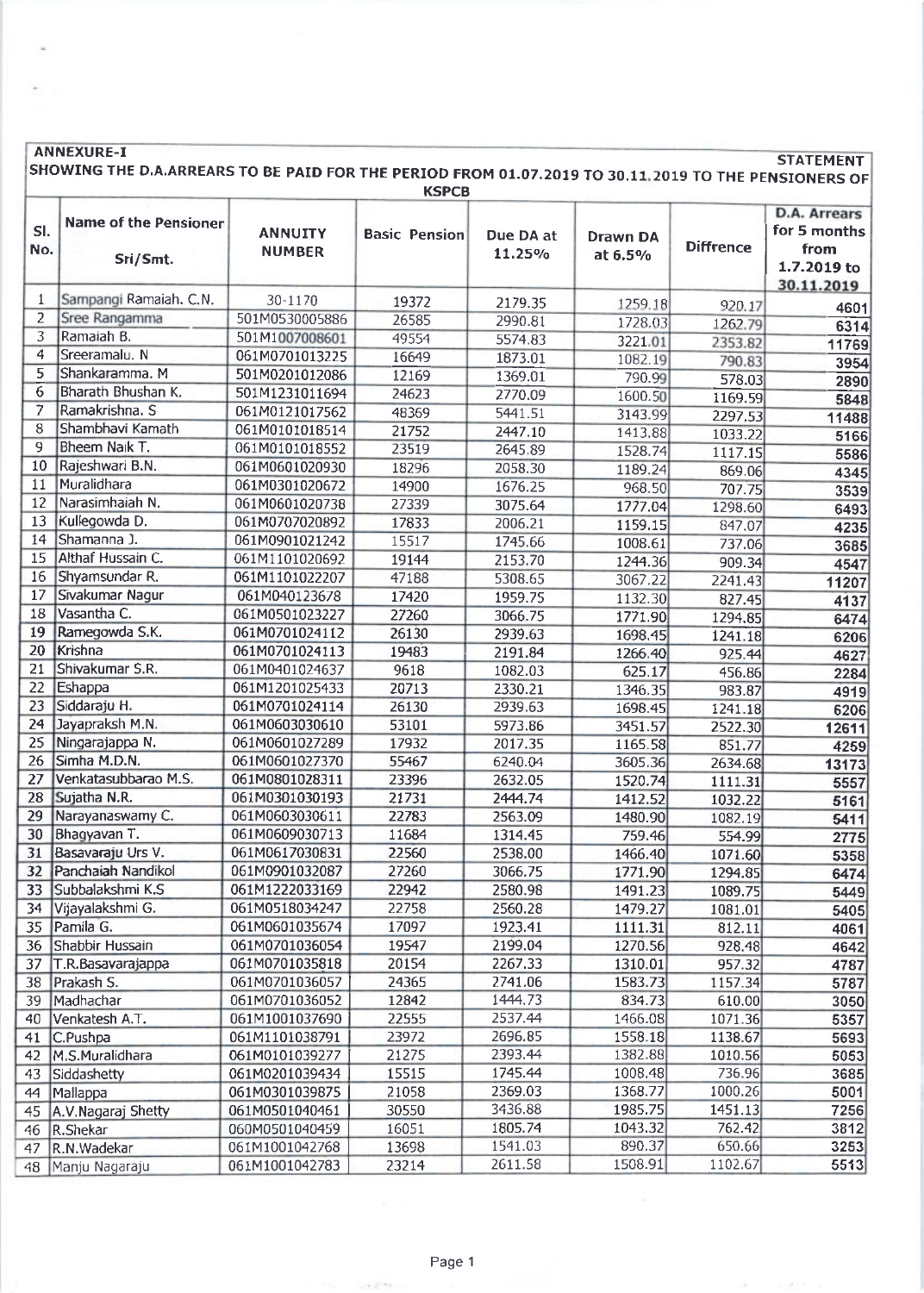| 49              | S.Y.Sampath kumar        | 061M0801041464   | 25683   | 2889.34            | 1669.40   | 1219.94   | 6100   |
|-----------------|--------------------------|------------------|---------|--------------------|-----------|-----------|--------|
| 50              | <b>B.H.Venkatesh</b>     | 061M0801041465   | 23878   | 2686.28            | 1552.07   | 1134.21   | 5671   |
| 51              | Gulab Singh              | 061M0901042748   | 23131   | 2602.24            | 1503.52   | 1098.72   | 5494   |
| 52              | H.R.Mohan Kumar          | 061M09010442703  | 22208   | 2498.40<br>1443.52 |           | 1054.88   | 5274   |
| 53              | L.Narayana Swamy         | 061M0901042705   | 36135   | 4065.19            | 2348.78   | 1716.41   | 8582   |
| 54              | R.Raghupathi             | 061M0901042704   | 15762   | 1773.23            | 1024.53   | 748.70    | 3743   |
| 55              | Muniyamma                | 061M1201043982   | 9718    | 1093.28            | 631.67    | 461.61    | 2308   |
| 56              | T.R.Rangamma             | 061M1201044284   | 15764   | 1773.45            | 1024.66   | 748.79    | 3744   |
| 57              | C.Channaiah              | 061M1201044506   | 31608   | 3555.90            | 2054.52   | 1501.38   | 7507   |
| 58              | M.R.Rachappana Mata      | 061M0301046257   | 20560   | 2313.00            | 1336.40   | 976.60    | 4883   |
| 59              | lS.Nandakumar            | 061M0201045339   | 55467   | 6240.04            | 3605.36   | 2634.68   | 13173  |
| 60              | Venkataswamy             | 061M0501040463   | 15024   | 1690.20            | 976.56    | 713.64    | 3568   |
| 61              | R.Narayana Rao           | 061M0701047821   | 16396   | 1844.55            | 1065.74   | 778.81    | 3894   |
| 62              | S.Balakrishna            | 061M0701047824   | 26925   | 3029.06            | 1750.13   | 1278.94   | 6395   |
| 63              | M.P. Thasildhar          | 061M0701047826   | 24439   | 2749.39            | 1588.54   | 1160.85   | 5804   |
| 64              | V.Ananda                 | 061M0701047827   | 27830   | 3130.88            | 1808.95   | 1321.93   | 6610   |
| 65              | C.Jayakumar              | 061M1201049877   | 18226   | 2050.43            | 1184.69   | 865.74    | 4329   |
| 66              | Shivagiriyaiah           | 061M0101050270   | 21385   | 2405.81            | 1390.03   | 1015.79   | 5079   |
| 67              | G.Chandrashekar          | 061M0101050269   | 30575   | 3439.69            | 1987.38   | 1452.31   | 7262   |
| 68              | T.Manjulakshi            | 501200000076     | 33775   | 3799.69            | 2195.38   | 1604.31   | 8022   |
| 69              | G.Srinivasa Murthy       | 501200000074     | 25700   | 2891.25            | 1670.50   | 1220.75   | 6104   |
| 70              | <b>B.G.Jekinakatti</b>   | 501200000075     | 23175   | 2607.19            | 1506.38   | 1100.81   | 5504   |
| $\overline{71}$ | S.Sudha                  | 501200000113     | 28400   | 3195.00            | 1846.00   | 1349.00   | 6745   |
| $\overline{72}$ | Hanumanthappa            | 501200000201     | 24450   | 2750.63            | 1589.25   | 1161.38   | 5807   |
| 73              | P.M.Shiddanagoudar       | 501200000276     | 33255   | 3741.19            | 2161.58   | 1579.61   | 7898   |
| 74              | R.Thipperangappa         | 501200000274     | 22036   | 2479.05            | 1432.34   | 1046.71   | 5234   |
| 75              | N.Lakshman               | 501200000642     | 42136   | 4740.30            | 2738.84   | 2001.46   | 10007  |
| 76              | K.M.Lingaraju            | 501200000671     | 48550   | 5461.88            | 3155.75   | 2306.13   | 11531  |
| $\overline{77}$ | C.M.Satheesh             | 501200000670     | 49800   | 5602.50            | 3237.00   | 2365.50   | 11828  |
| 78              | ShanthaKumari.R          | 501200000858     | 40050   | 4505.63            | 2603.25   | 1902.38   | 9512   |
| 79              | Sarathy.P                | 501200000860     | 30058   | 3381.53            | 1953.77   | 1427.76   | 7139   |
| 80              | N.Venugopal Murthy       | 501200000882     | 35425   | 3985.31            | 2302.63   | 1682.69   | 8413   |
| 81              | <b>B.G.Mohankrishnan</b> | 501200002925     | 60250   | 6778.13            | 3916.25   | 2861.88   | 14309  |
| 82              | M.Lakshman               |                  | 52300   | 5883.75            | 3399.50   | 2484.25   | 12421  |
| 83              | R.Gurumurthy             | 501200003226     | 51050   | 5743.13            | 3318.25   | 2424.88   | 12124  |
| 84              | B.Nagappa                | 501200003227     | 36250   | 4078.13            | 2356.25   | 1721.88   | 8609   |
| 85              | Kalaichelvi.G            | 501200003294     | 38150   | 4291.88            | 2479.75   | 1812.13   | 9061   |
| 86              | Manjunatha.K             |                  | 35425   | 3985.31            | 2302.63   | 1682.69   | 8413   |
| 87              | <b>B.N.Rameshkumar</b>   |                  | 57450   | 6463.13            | 3734.25   | 2728.88   | 13644  |
| 88              | C.Kariyappa              |                  | 23031   | 2590.99            | 1497.02   | 1093.97   | 5470   |
| 89              | C.Vijayalakshmi          |                  | 23031   | 2590.99            | 1497.02   | 1093.97   | 5470   |
|                 |                          |                  | 0       | 0.00               | 0.00      | 0.00      | 0      |
|                 |                          | <b>Total - A</b> | 2407531 | 270847.24          | 156489.52 | 114357.72 | 571789 |

| SI.<br>No. | Name of the Pensioner<br>Sri/Smt. | <b>ANNUITY</b><br><b>NUMBER</b> | <b>Basic Pension</b> | Due DA at<br>11.25% | Drawn DA<br>at 6.5% | <b>Diffrence</b> | <b>D.A.Arrears</b><br>from<br>1.8.2019 to<br>30.11.2019(0<br>4 Months) |  |
|------------|-----------------------------------|---------------------------------|----------------------|---------------------|---------------------|------------------|------------------------------------------------------------------------|--|
| 90         | Thayappa                          |                                 | 24450                | 2750.63             | 1589.25             | 1161.38          | 4646                                                                   |  |
|            |                                   | <b>Total-B</b>                  | 24450                | 2750.63             | 1589.25             | 1161.38          | 4646                                                                   |  |

NOTE:- Pensioner Sri. Thayappa, Sr. Driver, has retired on 31/07/2019, hence, DA arrears calculated from 01/07/2019 to 30/11/2019.

 $\alpha$ 

÷.

 $\label{eq:1.1} \frac{1}{2} \frac{1}{2} \frac{1}{2} \frac{1}{2} \frac{1}{2} \frac{1}{2} \frac{1}{2} \frac{1}{2}$ 

 $\sigma$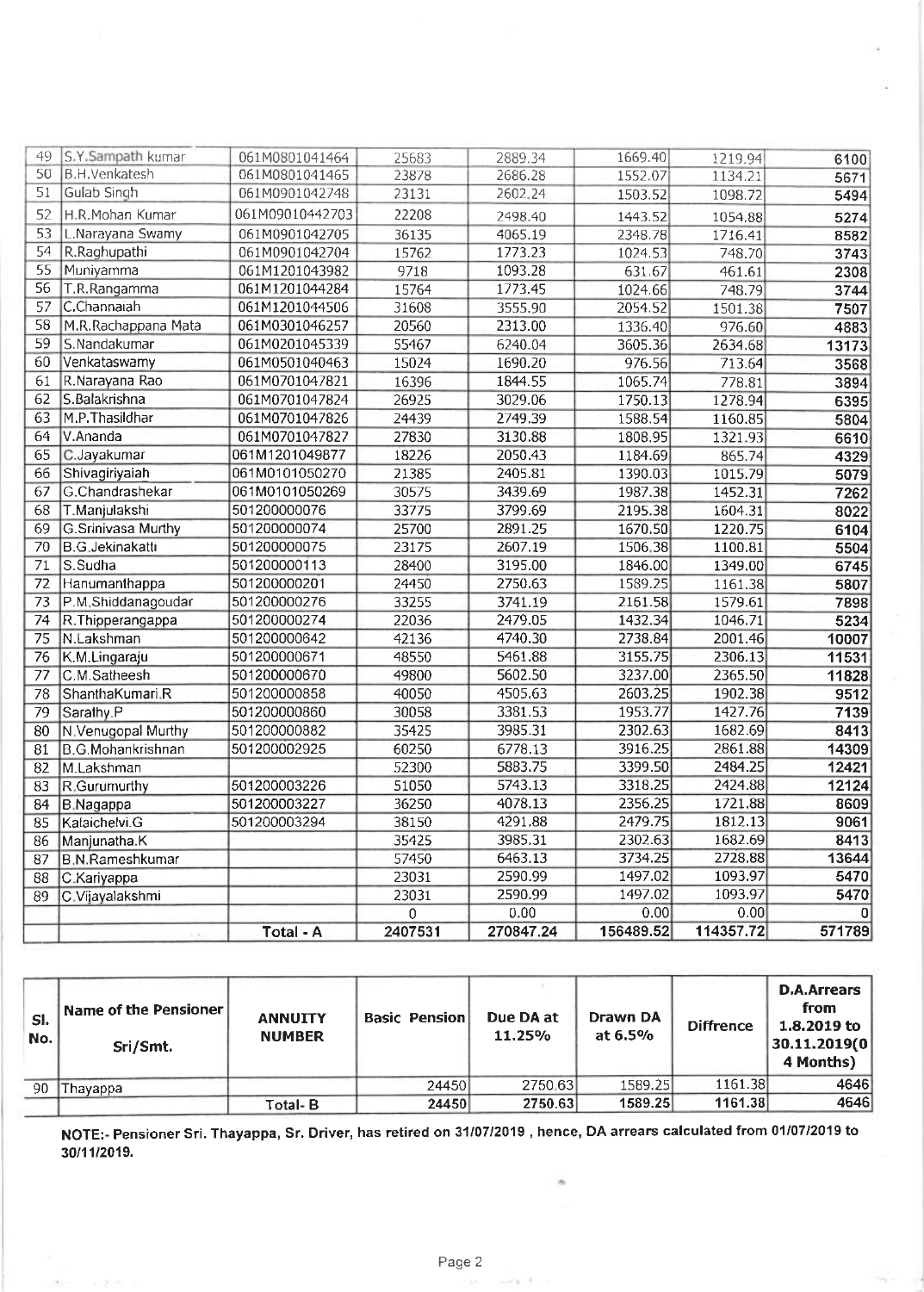| SI.<br>No. | Name of the Pensioner<br>Sri/Smt. | <b>ANNUITY</b><br><b>NUMBER</b> | <b>Basic Pension</b> | Due DA at<br>11.25% | Drawn DA<br>at $6.5\%$ | <b>Diffrence</b> | D.A. Arrears<br>from<br>1.7.2019 to<br>28.08.2019 (<br>01 Month 28<br>Davs ) |
|------------|-----------------------------------|---------------------------------|----------------------|---------------------|------------------------|------------------|------------------------------------------------------------------------------|
|            | C.O.Ahmed Pasha                   | 061M0701052394                  |                      |                     |                        |                  |                                                                              |
|            |                                   | 01.07.19 to<br>31.07.19         | 30575                | 3439.69             | 1987.38                | 1452.31          | 1452                                                                         |
|            |                                   | 01.08.19 to<br>28.08.19         | 27616.13             | 3106.81             | 1795.05                | 1311.77          | 1312                                                                         |
|            |                                   | Total-C                         | 58191.13             | 6546.50             | 3782.42                | 2764.08          | 2764                                                                         |

NOTE:- Pensioner Sri. C.O.Ahmed PAsha, Deputy Scientific Officer, Annuity Number:- 061M0701052394 has expired on 2910812019, hence DA arrears calculated from 0110712019 to 28/08/2019 ( 01 Month & 28 Days )

| SI.<br>No. | <b>Name of the Pensioner</b><br>Sri/Smt. | <b>ANNUITY</b><br><b>NUMBER</b> | <b>Basic Pension</b> | Due DA at<br>11.25% | Drawn DA<br>at $6.5%$ | <b>Diffrence</b> | D.A. Arrears<br>from<br>1.7.2019 to<br>$16.11.2019$ (<br>04 Month 16<br>Days) |
|------------|------------------------------------------|---------------------------------|----------------------|---------------------|-----------------------|------------------|-------------------------------------------------------------------------------|
|            | Shivarudraswamy P.                       | 061M0701036024                  | 31363                |                     |                       |                  |                                                                               |
|            |                                          | 01.07.19 to<br>31.10.19         | 31363                | 3528.34             | 2038.60               | 1489.74          | 5959                                                                          |
|            |                                          | 01.11.19 to<br>16.11.19         | 16726.93             | 1881.78             | 1087.25               | 794.53           | 795                                                                           |
|            |                                          | Total-D                         | 79452.93             | 5410.12             | 3125.85               | 2284.27          | 6754                                                                          |

NOTE:- Pensioner Sri. Shivarudraswamy, Scientific officer, Annuity Number:- 061M0701036024 has expired on 17/11/2019, hence DA arrears calculated from 01/07/2019 to 16/11/2019 ( 04 Months & 16 Days )

GRAND TOTAL- A+B+C+D 2569625.062 285554.48 164987.03 120567.45 585953

Chief Finance Officer<br>Kamataka State Pollution Control Board

 $Q$  Bangalore - 560 001.  $371198$ 

 $-20.4$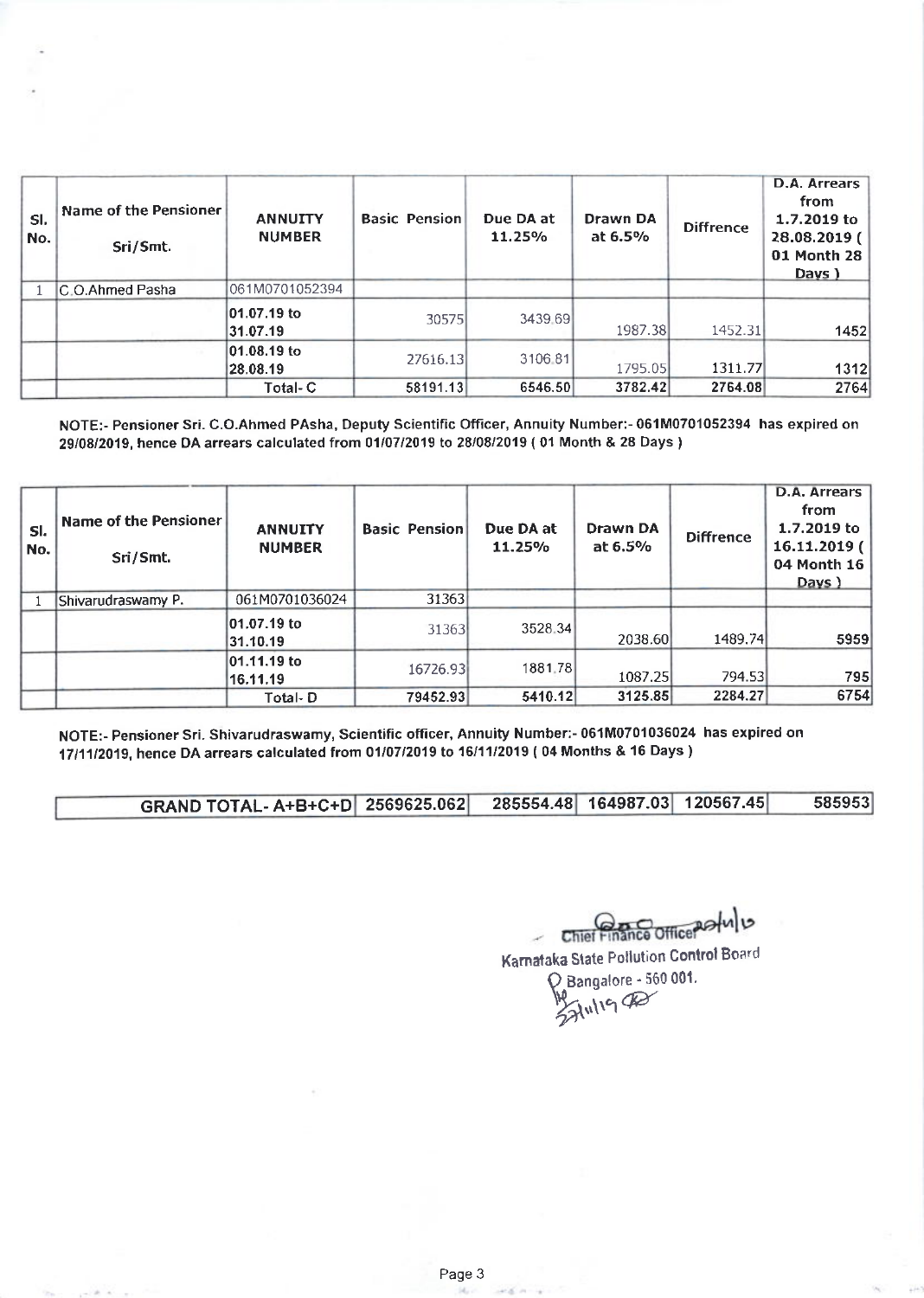|                                                                                                                                | <b>ANNEXURE-II</b>                                                                                                                                                                |                 |        |         |          |          |                    |  |  |
|--------------------------------------------------------------------------------------------------------------------------------|-----------------------------------------------------------------------------------------------------------------------------------------------------------------------------------|-----------------|--------|---------|----------|----------|--------------------|--|--|
| STATEMENT SHOWING THE D.A.ARREARS TO BE PAID FOR THE PERIOD FROM 01.07.2019 TO 30.11.2019 TO<br>THE FAMILY PENSIONERS OF KSPCB |                                                                                                                                                                                   |                 |        |         |          |          |                    |  |  |
| SI.<br><b>No</b>                                                                                                               | Arrears D.A for 5<br><b>Name of the Pensioner</b><br><b>Basic</b><br>Due DA at<br>Due DA at<br><b>Diffrence</b><br><b>ANNUITY NUMBER</b><br>Pension<br>6.5%<br>11.25%<br>Sri/Smt. |                 |        |         |          |          |                    |  |  |
| $\mathbf{1}$                                                                                                                   | Jayalakshmamma W/o. Muthappa (Late)                                                                                                                                               | 06-0256         | 8500   | 956.25  | 552.50   | 403.75   | 30.11.2019<br>2019 |  |  |
| $\overline{2}$                                                                                                                 | Sharadamma W/o. M. Muniraju (Late)                                                                                                                                                | 06-0255         | 13049  | 1468.01 | 848.19   | 619.83   | 3099               |  |  |
| 3                                                                                                                              | Sharadamma R. W/o. Chandrashekar (Late)                                                                                                                                           | 501M0312005922  | 14469  | 1627.76 | 940.49   | 687.28   | 3436               |  |  |
| $\overline{4}$                                                                                                                 | Suvarnamma B.P.W/o. H. Krishna (Late)                                                                                                                                             | 501M0314007626  | 8500   | 956.25  | 552.50   | 403.75   | 2019               |  |  |
|                                                                                                                                | 5 Meenakumari W/o. Munivenkatappa (Late)                                                                                                                                          | 06-0257         | 10659  | 1199.14 | 692.84   | 506.30   | 2532               |  |  |
| 6                                                                                                                              | Kavitha W/o. S. Ningaiah (Late)                                                                                                                                                   | 06-0258         | 10967  | 1233.79 | 712.86   | 520.93   | 2605               |  |  |
| $\overline{7}$                                                                                                                 | Chinnalaxmi W/o. N.H.Nagaraju (Late)                                                                                                                                              | 501M0516008030  | 14038  | 1579.28 | 912.47   | 666.81   | 3334               |  |  |
| 8                                                                                                                              | Chamundi W/o. B.M. Muniswamy (Late)                                                                                                                                               | 061M1123016950  | 9989   | 1123.76 | 649.29   | 474.48   | 2372               |  |  |
|                                                                                                                                | 9 Thangamma T.T. W/o. P.K. Oppen (late)                                                                                                                                           | 061M0801016949  | 10778  | 1212.53 | 700.57   | 511.96   | 2560               |  |  |
|                                                                                                                                | 10 Nirmala B.k. W/o. M. Jayaram (Late)                                                                                                                                            | 061M0901018978  | 16649  | 1873.01 | 1082.19  | 790.83   | 3954               |  |  |
|                                                                                                                                | 11 Ramavathi W/o. Mahadeva (Late)                                                                                                                                                 | 061M0707021693  | 16256  | 1828.80 | 1056.64  | 772.16   | 3861               |  |  |
|                                                                                                                                | 12 Shivalingamma W/o. Thimmaiah (Late)                                                                                                                                            | 061M0318021862  | 11917  | 1340.66 | 774.61   | 566.06   | 2830               |  |  |
|                                                                                                                                | 13 Ayesha Kowsar S. W/o. Ilyas Pasha (Late)                                                                                                                                       | 061M0502022681  | 27339  | 3075.64 | 1777.04  | 1298.60  | 6493               |  |  |
|                                                                                                                                | 14 Mari Easther K. W/o. J. Pyatric (Late)                                                                                                                                         | 061M0401024395  | 18401  | 2070.11 | 1196.07  | 874.05   | 4370               |  |  |
|                                                                                                                                | $W$ / $\sigma$<br>Renuka Shivappa Bendigeri<br>15 Bendigeri S.R. (Late)                                                                                                           | 061M0620024370  | 8500   | 956.25  | 552.50   | 403.75   | 2019               |  |  |
|                                                                                                                                | 16 Ramani.P Sirsi W/o. Sirsi. P.N. (Late)                                                                                                                                         | 061M1201025516  | 31860  | 3584.25 | 2070.90  | 1513.35  | 7567               |  |  |
|                                                                                                                                | 17 M.Lakshmi W/o. Munirama A. (Late)                                                                                                                                              | 061M0617030838  | 9043   | 1017.34 | 587.80   | 429.54   | 2148               |  |  |
|                                                                                                                                | 18 Varamahalakshmi W/o Late Basavaraju P                                                                                                                                          | 061M1117032801  | 21608  | 2430.90 | 1404.52  | 1026.38  | 5132               |  |  |
|                                                                                                                                | 19 Sakamma A.K. W/o. Late Kempanna                                                                                                                                                | 061M0518034246  | 10226  | 1150.43 | 664.69   | 485.74   | 2429               |  |  |
|                                                                                                                                | 20 Sampathkumari P. w/o Late Balkrishna G                                                                                                                                         | 061M0624035341  | 8833   | 993.71  | 574.15   | 419.57   | 2098               |  |  |
|                                                                                                                                | 21 Lakshmi Bai w/o Late Balajivittal Singh                                                                                                                                        | 061M0601035949  | 15142  | 1703.48 | 984.23   | 719.25   | 3596               |  |  |
|                                                                                                                                | 22 Swarnambika w/o Late J.Renukaradhya                                                                                                                                            | 061M0901036659  | 12374  | 1392.08 | 804.31   | 587.77   | 2939               |  |  |
|                                                                                                                                | 23 Sowbhagyamma.N, W/o.Late S.Mohan Kumar                                                                                                                                         | 061M1101043120  | 18612  | 2093.85 | 1209.78  | 884.07   | 4420               |  |  |
|                                                                                                                                | 24 Kamakshi w/o Late D.Narayana swamy                                                                                                                                             | 061M1001049205  | 11672  | 1313.10 | 758.68   | 554.42   | 2772               |  |  |
|                                                                                                                                | 25 Meenakshi, W/o. Late Bheema Reddy                                                                                                                                              | 061M1001049206  | 12618  | 1419.53 | 820.17   | 599.36   | 2997               |  |  |
|                                                                                                                                | 26 Vinutha.B, W/o.Late.M.S.Anand                                                                                                                                                  | 061 M0101052382 | 20504  | 2306.70 | 1332.76  | 973.94   | 4870               |  |  |
|                                                                                                                                | Geeta Parashuram Lamani,<br>27 W/o.Late.Parashuram Lamani                                                                                                                         | 061M0501052378  | 8500   | 956.25  | 552.50   | 403.75   | 2019               |  |  |
|                                                                                                                                | 28 R.Umadevi, W/o. Late. S.C.Nagaraju                                                                                                                                             | 501200002755    | 12981  | 1460.36 | 843.77   | 616.60   | 3083               |  |  |
|                                                                                                                                | 29 Nirmala.A, W/o. Late.K.S.Vasuki                                                                                                                                                | 501200002753    | 14477  | 1628.66 | 941.01   | 687.66   | 3438               |  |  |
|                                                                                                                                |                                                                                                                                                                                   | <b>Total</b>    | 408461 | 45952   | 26549.97 | 19401.90 | 97009              |  |  |

Chief Finance Office Hu Karnataka State Pollution Control Board  $\rm{Q_{o}}$ Bangalore - 560 001. Bytulis of

 $\mathcal{A}_k$  ,  $\mathcal{A}_k$  ,  $\mathcal{A}_k$ 

Next case of